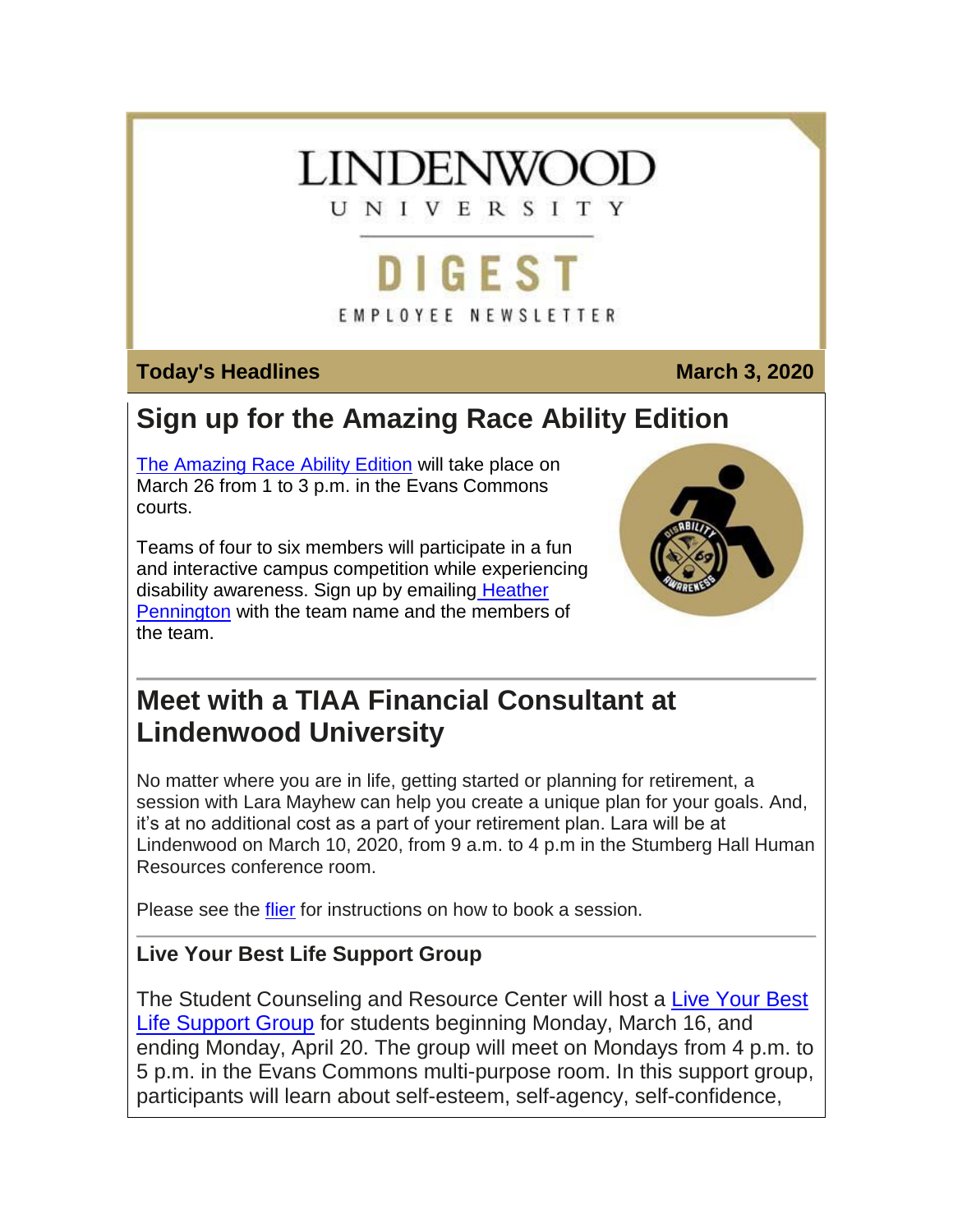self-care, assertive communication, and how to make the most of their strengths. Participants will also have the opportunity to engage in supportive discussion. Handouts and strategies to grow in each of the areas listed above will be provided to participants. This is an open support group. Students can join the group at any point. Students can sign up by calling 636-949-4541 or emailing [scrc@lindenwood.edu](mailto:scrc@lindenwood.edu) with questions or for more information.

# **John Wehmer (1927-2019)**

Professor Emeritus of Art at Lindenwood University John Wehmer passed away on Dec. 30, 2019. Mr. Wehmer was born in St. Louis in 1927. He served in the US Navy during World War II, and on returning studied art at the University of Missouri and Washington University. Mr. Wehmer taught in the Art Department at Lindenwood from 1959 to 1992. He mentored many students and junior faculty members, and his paintings were recognized and exhibited in many locations in the U.S., including the St. Louis Art Museum. He was a part of a thriving arts scene in the mid-20th century and developed a style of abstraction that was expressive and symbolic based on his own experiences. Mr. Wehmer took many



Lindenwood students to Mexico to visit the monuments and art works there. During the summers, he lived in a cabin in Colorado and painted many naturalistic scenes in the mountain areas.

A memorial service for John Wehmer will be held on Saturday, March 7, from 2 to 5 p.m. at the Lindenwood University Cultural Center (LUCC) at 400 N. Kingshighway, St. Charles, MO 63301

[Donate Now to the John Wehmer Memorial Endowed Art Scholarship](https://hes32-ctp.trendmicro.com/wis/clicktime/v1/query?url=https%3a%2f%2fcustapp.marketvolt.com%2flink%2f3flgmV9Kah%3fCM%3d1472190125%26X%3d70525052&umid=4b35638a-cea9-45ac-b489-3e4505ef875f&auth=bc7ac43e330fa629f0cfb11786c85e83c10d06b8-7726a51302ff61eba21a5a3f45b315b3fc8bb271)

**Lindenwood's Collegiate DECA Team Shines at State Competition**

Congratulations to Lindenwood's [Collegiate DECA team](https://hes32-ctp.trendmicro.com/wis/clicktime/v1/query?url=https%3a%2f%2fcustapp.marketvolt.com%2flink%2fx73WQWd7c8%3fCM%3d1472190125%26X%3d70525052&umid=4b35638a-cea9-45ac-b489-3e4505ef875f&auth=bc7ac43e330fa629f0cfb11786c85e83c10d06b8-3d7b0c896c95c5efd072a9d332a79a6d30be48bf) for their stellar performance at last week's Missouri DECA state competition at Lodge of Four Seasons.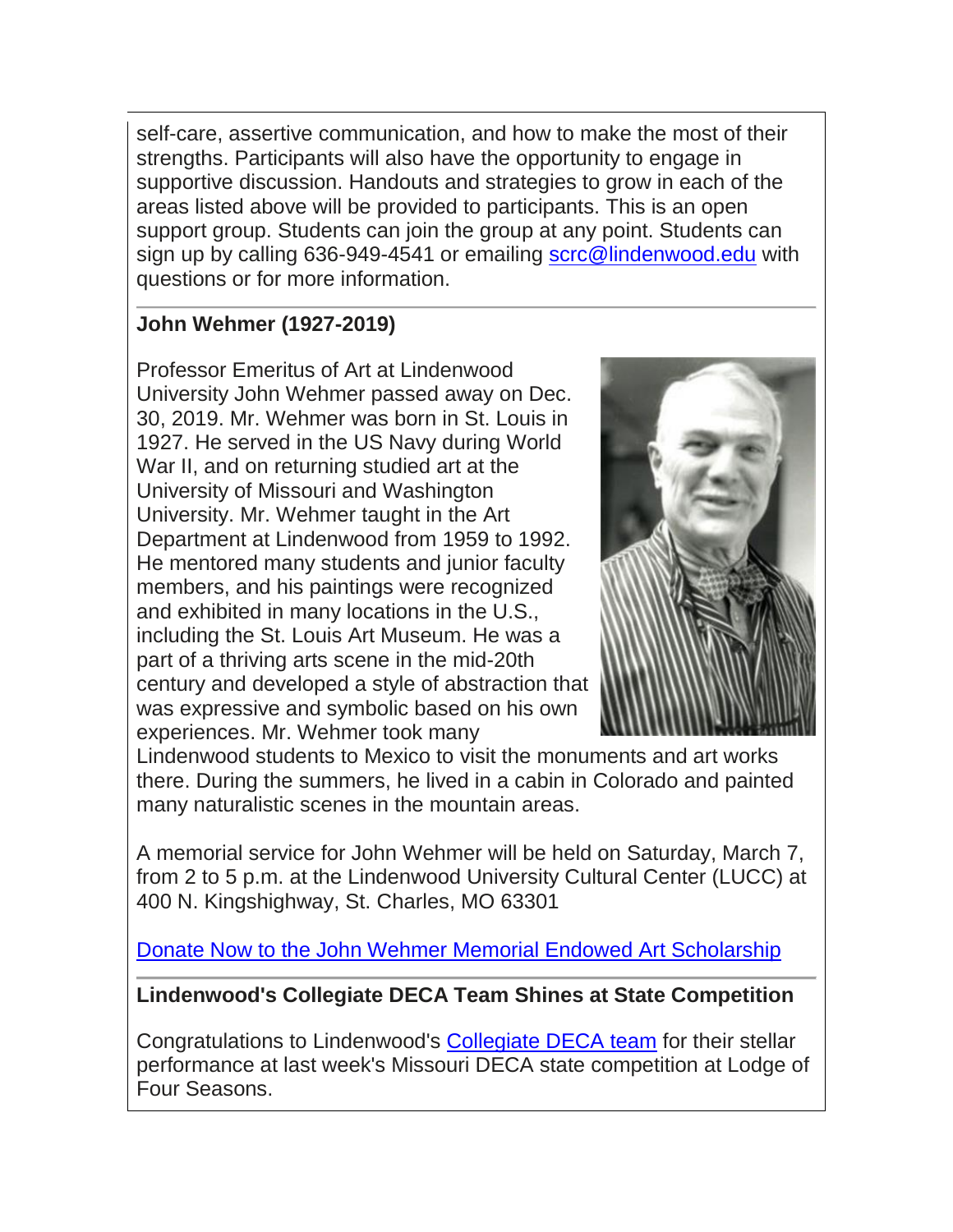

Pictured: (front row) - Sydney Schader (freshman), Bella Rainey (sophomore), and Hanna Smith (junior); (back row) - Carli Gogol (senior), Laetita Saenen (sophomore), Emma Rogers (junior), and [Craig Felzien,](https://hes32-ctp.trendmicro.com/wis/clicktime/v1/query?url=https%3a%2f%2fcustapp.marketvolt.com%2flink%2fFmr7MfEsom%3fCM%3d1472190125%26X%3d70525052&umid=4b35638a-cea9-45ac-b489-3e4505ef875f&auth=bc7ac43e330fa629f0cfb11786c85e83c10d06b8-c85e7866d8ce52d9b376e73308538a3a4a270927) staff advisor and director of the [Duree Center for](https://hes32-ctp.trendmicro.com/wis/clicktime/v1/query?url=https%3a%2f%2fcustapp.marketvolt.com%2flink%2f2YdbCofGf3%3fCM%3d1472190125%26X%3d70525052&umid=4b35638a-cea9-45ac-b489-3e4505ef875f&auth=bc7ac43e330fa629f0cfb11786c85e83c10d06b8-d00a6cbcf8a83c93fd18f9fd9d51363aa26aea01) [Entrepreneurship.](https://hes32-ctp.trendmicro.com/wis/clicktime/v1/query?url=https%3a%2f%2fcustapp.marketvolt.com%2flink%2f2YdbCofGf3%3fCM%3d1472190125%26X%3d70525052&umid=4b35638a-cea9-45ac-b489-3e4505ef875f&auth=bc7ac43e330fa629f0cfb11786c85e83c10d06b8-d00a6cbcf8a83c93fd18f9fd9d51363aa26aea01)

Special congratulations go to Bella Rainey and Hanna Smith, who competed against 14 teams statewide and qualified in the ad campaign category with a paper to rebrand LouFest as "Fusion Festival." Bella and Hanna, who are also Hammond Institute

student fellows, are now eligible to compete at the international level at the [ICDC conference](https://hes32-ctp.trendmicro.com/wis/clicktime/v1/query?url=https%3a%2f%2fcustapp.marketvolt.com%2flink%2fvpnDRkZggt%3fCM%3d1472190125%26X%3d70525052&umid=4b35638a-cea9-45ac-b489-3e4505ef875f&auth=bc7ac43e330fa629f0cfb11786c85e83c10d06b8-28e0d7a444d4fbcb1eb9713634005c67000ee84c) in Atlanta this coming April.

Additional team accolades:

- . Laetita Saenen -- first-place winner in travel and tourism.
- . Bella Rainey -- first-place winner in fashion and merchandising.
- . Carli Gogol -- second-place winner in the categories of retail management and marketing management.

. Sydney Schader and Laetita Saenen -- second-place team winners in marketing communications.

For more information, please contact the [Hammond Institute for Free](https://hes32-ctp.trendmicro.com/wis/clicktime/v1/query?url=https%3a%2f%2fcustapp.marketvolt.com%2flink%2fDFM53sXMD1%3fCM%3d1472190125%26X%3d70525052&umid=4b35638a-cea9-45ac-b489-3e4505ef875f&auth=bc7ac43e330fa629f0cfb11786c85e83c10d06b8-8f7aa5a850b3c27d1abd7ee9d85ffd0ec3cbd987)  [Enterprise](https://hes32-ctp.trendmicro.com/wis/clicktime/v1/query?url=https%3a%2f%2fcustapp.marketvolt.com%2flink%2fDFM53sXMD1%3fCM%3d1472190125%26X%3d70525052&umid=4b35638a-cea9-45ac-b489-3e4505ef875f&auth=bc7ac43e330fa629f0cfb11786c85e83c10d06b8-8f7aa5a850b3c27d1abd7ee9d85ffd0ec3cbd987) at 636-627-2915 or visit online [hammondinstitute.org.](https://hes32-ctp.trendmicro.com/wis/clicktime/v1/query?url=https%3a%2f%2fcustapp.marketvolt.com%2flink%2fDFM53sXMD1%3fCM%3d1472190125%26X%3d70525052&umid=4b35638a-cea9-45ac-b489-3e4505ef875f&auth=bc7ac43e330fa629f0cfb11786c85e83c10d06b8-8f7aa5a850b3c27d1abd7ee9d85ffd0ec3cbd987)

# **Open Education Week is March 2 – 6!**



Throughout the week, Library Services will be providing useful information for both faculty and students about the benefits of Open Educational Resources as an alternative to traditional course materials. In addition, Library Services will be offering the following presentation on March 5 at 3 p.m. in LARC 110: "Faculty Select: Come Learn How to

Find Open Educational Resources." In this workshop, you will get a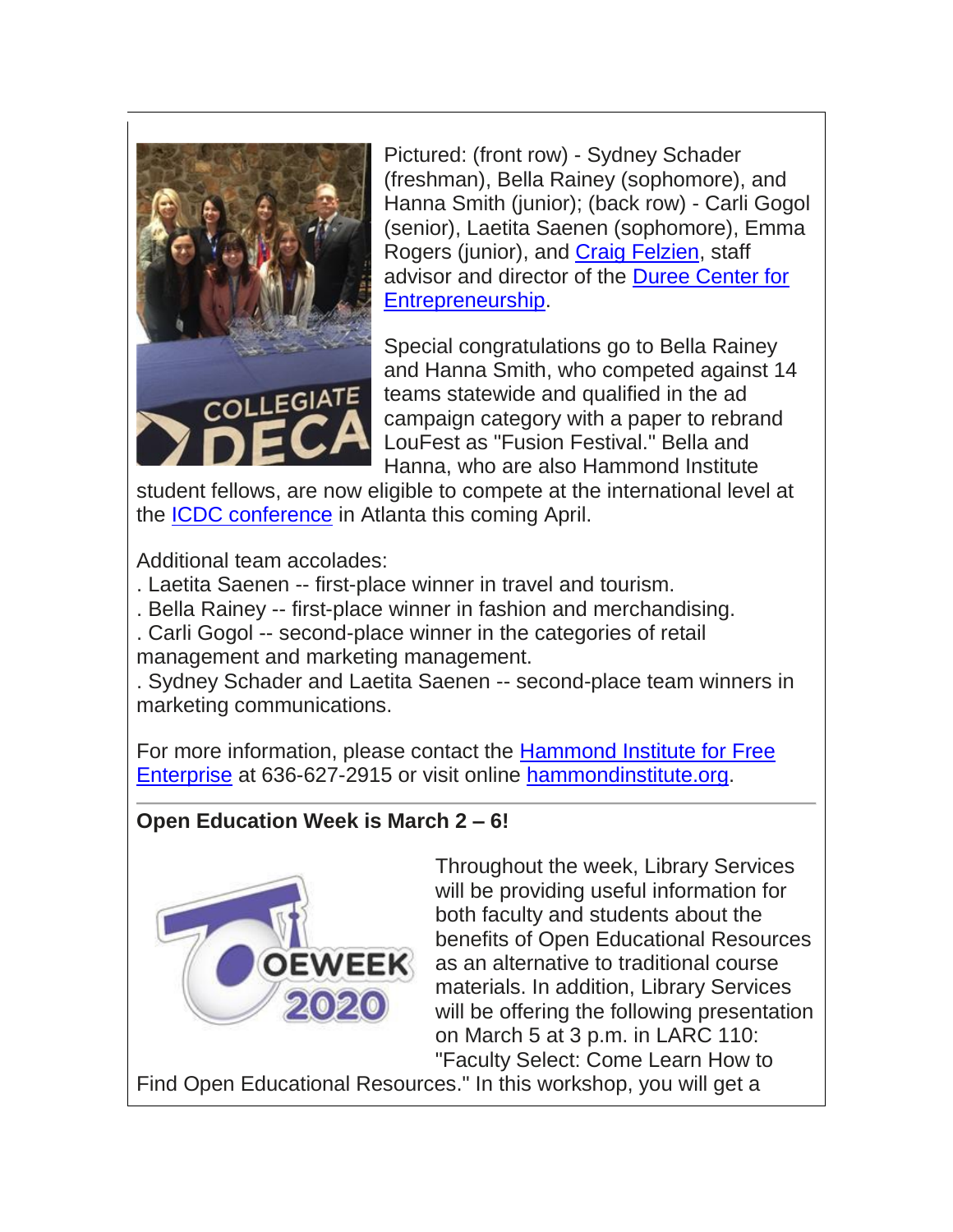chance to see the library's new product Faculty Select, which is designed to allow you to search and access quality open textbooks, all through a single interface. If you teach, this session is for you!

[Register here!](https://hes32-ctp.trendmicro.com/wis/clicktime/v1/query?url=https%3a%2f%2fcustapp.marketvolt.com%2flink%2fUdnyztfmZz%3fCM%3d1472190125%26X%3d70525052&umid=4b35638a-cea9-45ac-b489-3e4505ef875f&auth=bc7ac43e330fa629f0cfb11786c85e83c10d06b8-4f956b0680f8a94e304a5809dcbc69158b4fe506)

### **Hammond Institute to Host Spring Business Ethics Panel on March 19**

The [Hammond Institute for Free Enterprise](https://hes32-ctp.trendmicro.com/wis/clicktime/v1/query?url=https%3a%2f%2fcustapp.marketvolt.com%2flink%2fDFM53sXMD1%3fCM%3d1472190125%26X%3d70525052&umid=4b35638a-cea9-45ac-b489-3e4505ef875f&auth=bc7ac43e330fa629f0cfb11786c85e83c10d06b8-8f7aa5a850b3c27d1abd7ee9d85ffd0ec3cbd987) will co-host its next [Business](https://hes32-ctp.trendmicro.com/wis/clicktime/v1/query?url=https%3a%2f%2fcustapp.marketvolt.com%2flink%2fkg888Dpfkk%3fCM%3d1472190125%26X%3d70525052&umid=4b35638a-cea9-45ac-b489-3e4505ef875f&auth=bc7ac43e330fa629f0cfb11786c85e83c10d06b8-714ffcb1872ee46eb7308e797c071c90fcf9413c)  [Ethics Panel](https://hes32-ctp.trendmicro.com/wis/clicktime/v1/query?url=https%3a%2f%2fcustapp.marketvolt.com%2flink%2fkg888Dpfkk%3fCM%3d1472190125%26X%3d70525052&umid=4b35638a-cea9-45ac-b489-3e4505ef875f&auth=bc7ac43e330fa629f0cfb11786c85e83c10d06b8-714ffcb1872ee46eb7308e797c071c90fcf9413c) with the [Rotary Club of St. Charles](https://hes32-ctp.trendmicro.com/wis/clicktime/v1/query?url=https%3a%2f%2fcustapp.marketvolt.com%2flink%2fEGsYYI3Doy%3fCM%3d1472190125%26X%3d70525052&umid=4b35638a-cea9-45ac-b489-3e4505ef875f&auth=bc7ac43e330fa629f0cfb11786c85e83c10d06b8-06e8a3fce612c5fcca6141d87132773e420e0370) from 11 a.m. to 12:45 p.m. on Thursday, March 19, in Dunseth Auditorium (Harmon Hall). This bi-annual luncheon event is an excellent opportunity for students in the Plaster School of Business & Entrepreneurship (PSB&E) and across campus to network with members of the local business community. The session, which focuses on real-life ethical dilemmas experienced by area business professionals, will also include their firsthand, personal approach to resolution. In addition to PSB&E faculty member Steve Coleman, featured panelists will be Dan Lester from Clayco and the Honorable Judge Deborah Alessi. All are welcome to attend, and registration is not required. For more information, please visit the Hammond [website](https://hes32-ctp.trendmicro.com/wis/clicktime/v1/query?url=https%3a%2f%2fcustapp.marketvolt.com%2flink%2fstyhg6Ralq%3fCM%3d1472190125%26X%3d70525052&umid=4b35638a-cea9-45ac-b489-3e4505ef875f&auth=bc7ac43e330fa629f0cfb11786c85e83c10d06b8-829a5e8933e069f430d0484d1e11502758cbb057) or call 636-627-2915.

# **Student Research Conference – April 7, 2020**

Please add the Student Research Conference (SRC) to your calendars for Tuesday, April 7. Sessions will begin at 12:30 p.m. and end at 4:45 p.m. The deadline for students to submit to the conference is Friday, March 6.

Volunteer faculty and staff are needed to participate in judging student projects and presentations. To volunteer, complete this [brief questionnaire.](https://hes32-ctp.trendmicro.com/wis/clicktime/v1/query?url=https%3a%2f%2fcustapp.marketvolt.com%2flink%2fofHbKEmICA%3fCM%3d1472190125%26X%3d70525052&umid=4b35638a-cea9-45ac-b489-3e4505ef875f&auth=bc7ac43e330fa629f0cfb11786c85e83c10d06b8-b5f2cfca1178896e9c6bdb51874f7f3888b2fe33) Send any questions or concerns related to judging to [Tracy Flicek.](mailto:tflicek@lindenwood.edu)

Students who have completed original research, have a project in the works, or have creative projects can submit or be nominated by a faculty member to participate in the conference. Students can present their work in a poster session, presentation, or panel presentation. To present at the conference, students must submit an application that includes a 100-150-word abstract describing their work. Students involved in a group project will submit one form with all names included. [Click here](https://hes32-ctp.trendmicro.com/wis/clicktime/v1/query?url=https%3a%2f%2fcustapp.marketvolt.com%2flink%2fwfLkMnX3BZ%3fCM%3d1472190125%26X%3d70525052&umid=4b35638a-cea9-45ac-b489-3e4505ef875f&auth=bc7ac43e330fa629f0cfb11786c85e83c10d06b8-035937a307e5ec221ce43963c011a24f14f62cd8) to view the conference website. Any questions about the conference can be sent to [SRC@lindendwood.edu.](mailto:SRC@lindendwood.edu)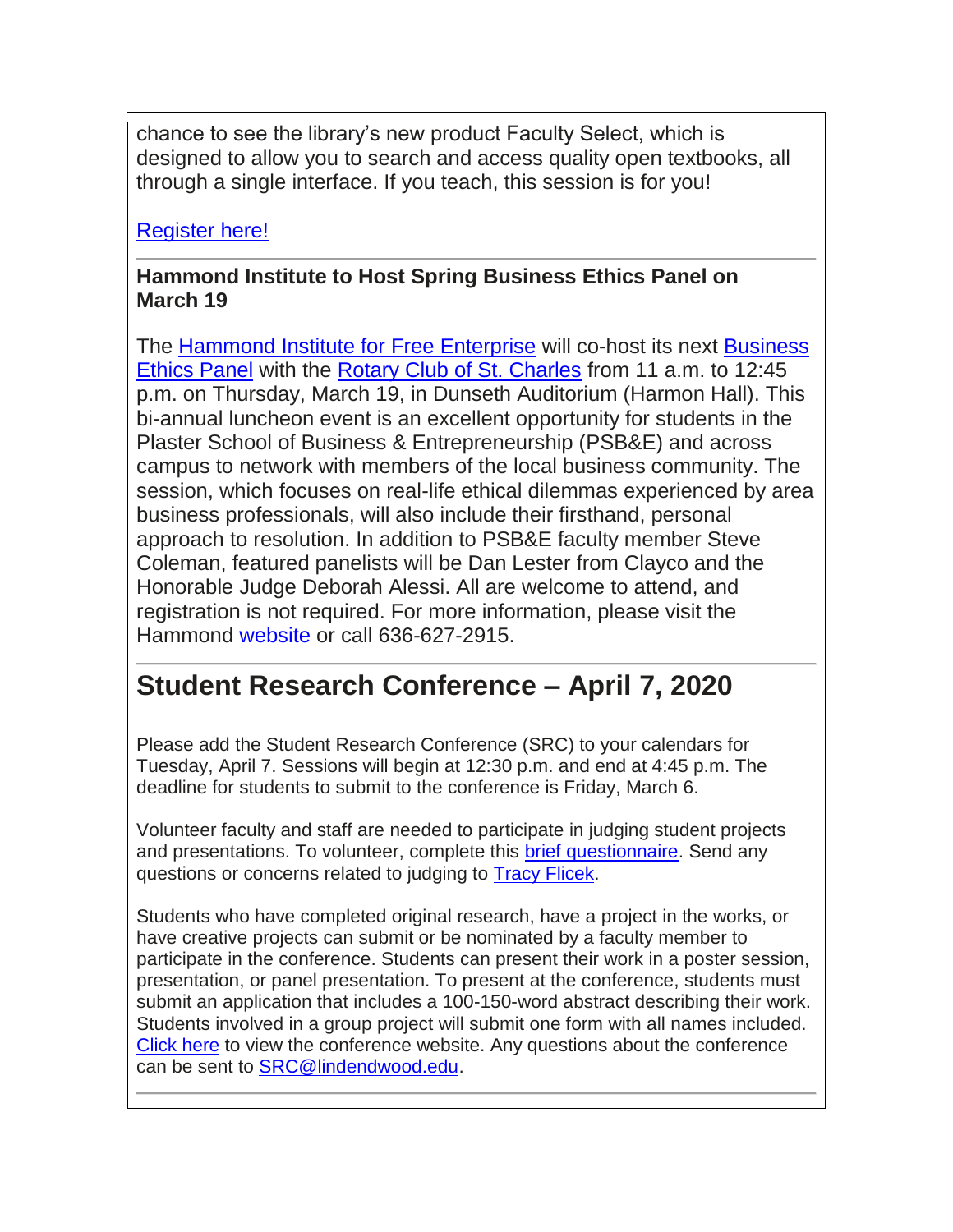# **'Take it Further' Faculty Fellowship with Mitch Nasser**

Mitch Nasser's project asks faculty and staff to examine how their own identities may impact how they see and serve students. Nasser will offer the chance to participate in a three-part workshop series during which participants will review their current practices, reflect on how informal comments or actions can impact the student experience, and identify adjustments they can make to improve student experiences and achievement. He will also host the same three-part series live via Canvas for those who cannot attend face-to-face sessions. Additionally, Nasser will offer a work-at-your-own pace option and weekly Canvas discussion on relevant topics. Please complete the [interest survey](https://hes32-ctp.trendmicro.com/wis/clicktime/v1/query?url=https%3a%2f%2fcustapp.marketvolt.com%2flink%2fGFAs9fwTmC%3fCM%3d1472190125%26X%3d70525052&umid=4b35638a-cea9-45ac-b489-3e4505ef875f&auth=bc7ac43e330fa629f0cfb11786c85e83c10d06b8-28cd1bb75a632f1482e56ae7deb9eebc52c9b2f1) or contact Mitch Nasser at [RNasser@lindenwood.edu](mailto:RNasser@lindenwood.edu) for information.

### **Health and Human Services Networking Night**

The Public Health Student Association, in partnership with Career Services and Alumni Relations, is hosting a Health and Human Services [networking night](https://hes32-ctp.trendmicro.com/wis/clicktime/v1/query?url=https%3a%2f%2fcustapp.marketvolt.com%2flink%2fC4nfFHCgkW%3fCM%3d1472190125%26X%3d70525052&umid=4b35638a-cea9-45ac-b489-3e4505ef875f&auth=bc7ac43e330fa629f0cfb11786c85e83c10d06b8-258402ec642ce436877a497eccaaad2e88e622d5) on Wednesday, April 1, in the Scheidegger Center lobby from 6 to 8 p.m.

In order to make this event informative and interesting to a diverse array of students and alumni, you are invited to send contact information for

- 1. Past and current internship supervisors
- 2. Relevant guest speakers from the community
- 3. Alumni in the area

Organizers will create an invitation list based on input, send out invitations, facilitate follow-up, and manage the guest list.

Please let [Amy Estlund](mailto:aestlund@lindenwood.edu) know if you have any question.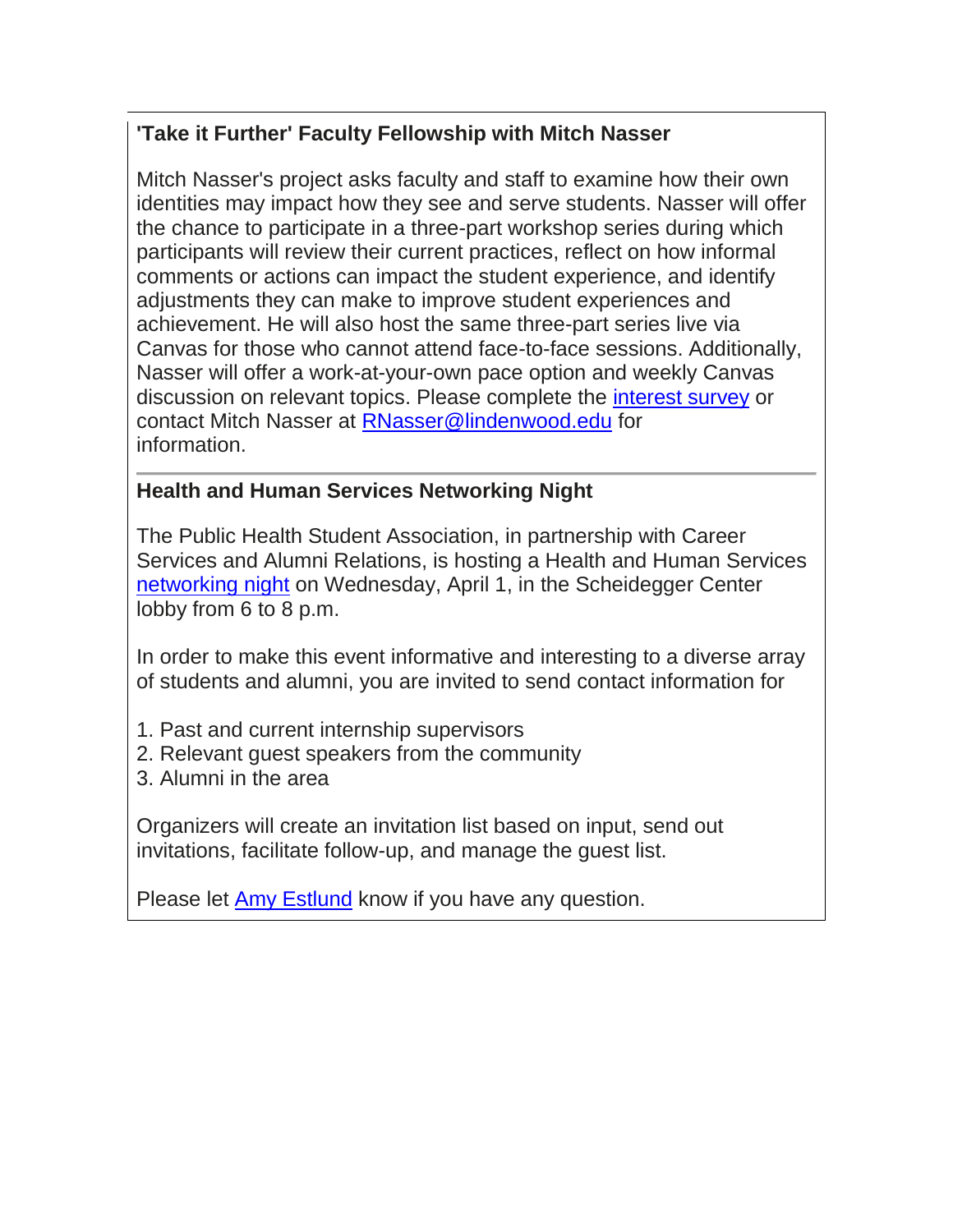

#### **Faculty Select: How to find Open Educational Resources March 5, from 3 to 4 p.m., LARC 110**

This is a workshop where you will get a chance to see the library's new product called Faculty Select. Faculty Select is designed to allow you to search and access quality open textbooks all through a single interface. [Click here to register](https://hes32-ctp.trendmicro.com/wis/clicktime/v1/query?url=https%3a%2f%2fcustapp.marketvolt.com%2flink%2fgFYYkg3u4c%3fCM%3d1472190125%26X%3d70525052&umid=4b35638a-cea9-45ac-b489-3e4505ef875f&auth=bc7ac43e330fa629f0cfb11786c85e83c10d06b8-c9965dc0ba939fcf5aa9c7c7bae11521c1be987d)

#### **SafeZone Training**

This is an interactive training for Lindenwood University faculty, staff, and students to help them understand how to support and advocate for LGBTQ+ students, faculty, and staff. Participants will examine LGBTQ+ identities, gender, and sexuality.

March 17, 1 to 3 p.m., Hyland VIP Room [Click here to register](https://hes32-ctp.trendmicro.com/wis/clicktime/v1/query?url=https%3a%2f%2fcustapp.marketvolt.com%2flink%2fchuGD45Kof%3fCM%3d1472190125%26X%3d70525052&umid=4b35638a-cea9-45ac-b489-3e4505ef875f&auth=bc7ac43e330fa629f0cfb11786c85e83c10d06b8-231dd712f7cebb8e987ae470891cb9ea655864c1)

March 18, 10 a.m. to 12 p.m., Hyland VIP Room [Click here to register](https://hes32-ctp.trendmicro.com/wis/clicktime/v1/query?url=https%3a%2f%2fcustapp.marketvolt.com%2flink%2fchuGD45Kof%3fCM%3d1472190125%26X%3d70525052&umid=4b35638a-cea9-45ac-b489-3e4505ef875f&auth=bc7ac43e330fa629f0cfb11786c85e83c10d06b8-231dd712f7cebb8e987ae470891cb9ea655864c1)

#### **Implicit Bias and Assessment Data: How Can We view Assessment Data through an Equitable Lens? March 20, 9 to 1 a.m., Harmon Hall, Room 229**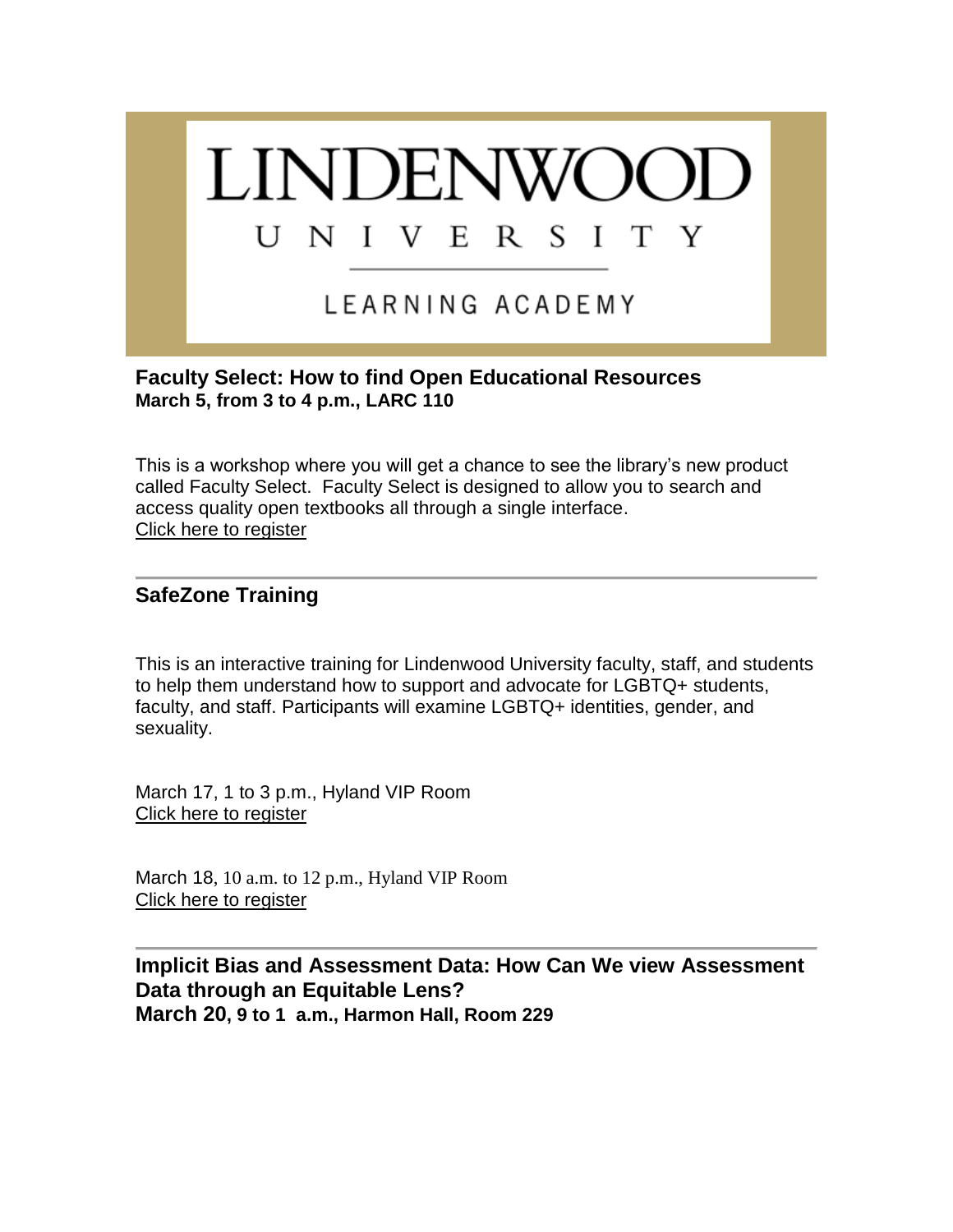What do you see when you look at student outcomes data disaggregated by student characteristics? During this session, Nicole Perry, chair and professor of biology at Oakton Community College, will define unconscious/implicit bias and identify associated assumptions we make about students. These biases and assumptions impact our unconscious actions, understanding, and decisions, even when we look at assessment data. This session will introduce strategies to look at data from an equity lens. In preparation for this session, participants will be asked to complete and reflect upon "tests" as part of Harvard University's Project Implicit. The "tests" and review of implicit data will use demographics that are consistent with the Lindenwood student population. Finally, we will review disaggregated data from a general education assessment that was completed at Lindenwood. [Click here to register](https://hes32-ctp.trendmicro.com/wis/clicktime/v1/query?url=https%3a%2f%2fcustapp.marketvolt.com%2flink%2fI5ErqP5K8U%3fCM%3d1472190125%26X%3d70525052&umid=4b35638a-cea9-45ac-b489-3e4505ef875f&auth=bc7ac43e330fa629f0cfb11786c85e83c10d06b8-c3e51dc173a2581c015a0af019728a1cc2075cc5)

# **Inquiring minds want to know about Inquiry-Based Learning**

For a brief overview of the concept, read The Phases of Inquiry Based [Learning](https://hes32-ctp.trendmicro.com/wis/clicktime/v1/query?url=https%3a%2f%2fcustapp.marketvolt.com%2flink%2f2L4IGcdREH%3fCM%3d1472190125%26X%3d70525052&umid=4b35638a-cea9-45ac-b489-3e4505ef875f&auth=bc7ac43e330fa629f0cfb11786c85e83c10d06b8-37aea11059fe80234834ab50c8f778ff35dc2ddb) (requires that you log in with your Lindenwood email per Lindenwood's group subscription to the Teaching Professor).

Are you looking to learn much more about how to use this pedagogical approach? Consider registering for the [3-Day POGIL workshop at Wash U](https://hes32-ctp.trendmicro.com/wis/clicktime/v1/query?url=https%3a%2f%2fcustapp.marketvolt.com%2flink%2f16ffelDLoq%3fCM%3d1472190125%26X%3d70525052&umid=4b35638a-cea9-45ac-b489-3e4505ef875f&auth=bc7ac43e330fa629f0cfb11786c85e83c10d06b8-41c1217a88362f225c483728685b3f3ffd84f85d) in July.

#### **New Module Released!**

**A new training module has been released on the Certificate's Canvas course site**

*Writing Pedagogy: Fundamentals*



This one-hour module will provide an orientation to best practices in teaching writing. It will cover evidence-based findings about the writing process and rhetorical situation and provides an overview of upcoming topics.

If you are interested in completing this module, email **Elizabeth [Fleitz](mailto:efleitz@lindenwood.edu)** for a Canvas invitation!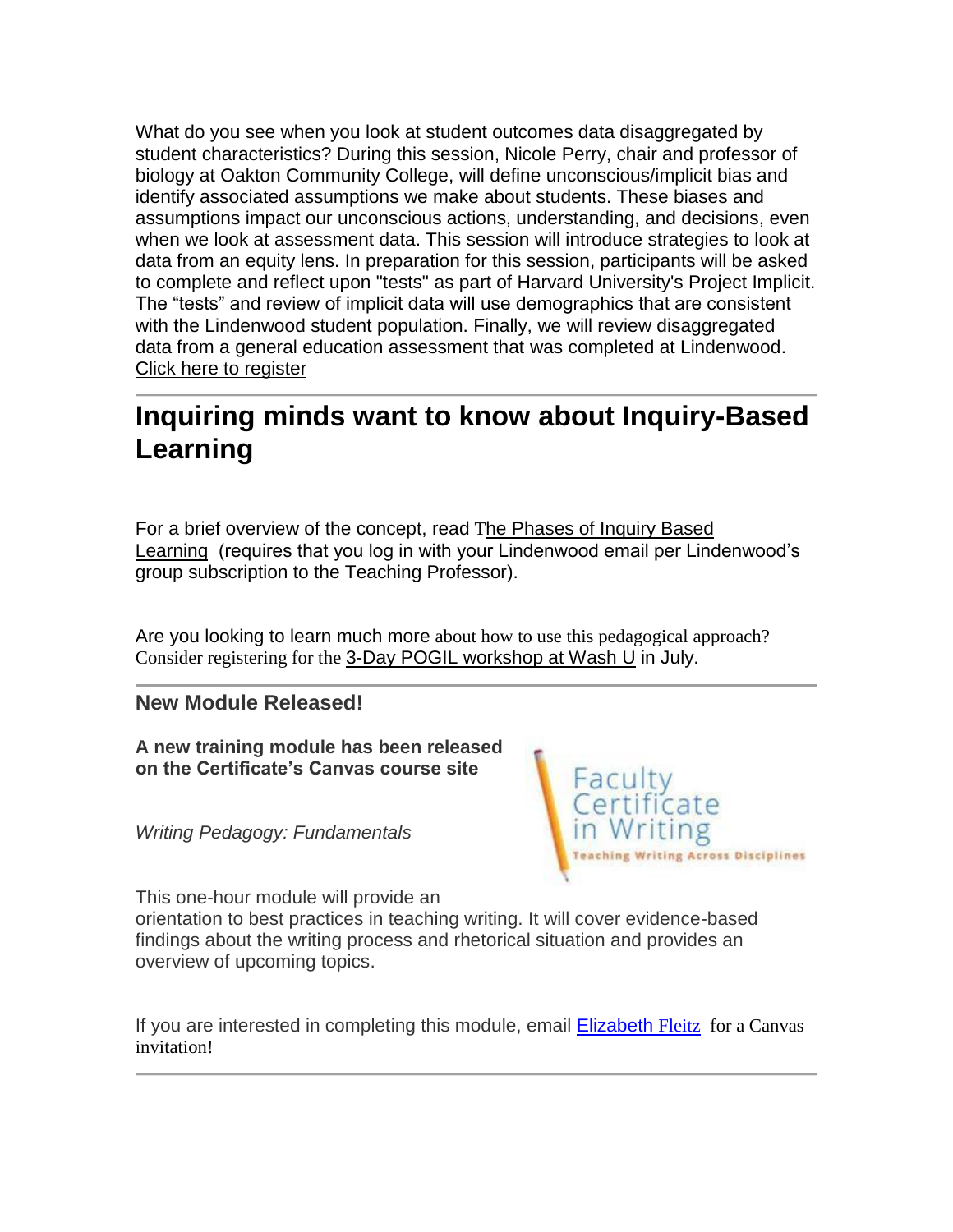#### **Upcoming Development Events: [Click Here](https://hes32-ctp.trendmicro.com/wis/clicktime/v1/query?url=https%3a%2f%2fcustapp.marketvolt.com%2flink%2fpM2krmpbP4%3fCM%3d1472190125%26X%3d70525052&umid=4b35638a-cea9-45ac-b489-3e4505ef875f&auth=bc7ac43e330fa629f0cfb11786c85e83c10d06b8-d24567615a3165d734b4ad9a04e0d3ac25a38ab2) to Register**

- **Safe Zone 2.0**: March 24, from 1 to 3 p.m., Hyland VIP Room, Evans Commons
- **Safe Zone 2.0:** March 25, from 10 to 12 p.m., Hyland VIP Room, Evans Commons
- **"I'm Afraid of Doing Something Wrong":** Ability Awareness Workshop: March 25, 3 to 4 p.m., Learning Academy (LARC 009)
- **Lessons Learned: My Journey to the Podium** Josh Pauls, Keynote Speaker for DisAbility Awareness Week, March 26, 4 to 5 p.m., Dunseth Auditorium
- **Getting Started with Grants Featuring Dr. Steven Coxon and Dr. Rebecca Dohrman:** April 1, 1 to 2 p.m., Dunseth Auditorium

#### **Excused Absences**

The following students will be on a field trip on Wednesday, March 3, from 1 to 5 p.m. at the City of St. Charles Dispatch Center and Fire Station #5 for Scott Mullins' Paramedic Operations class. Please excuse them from classes during this time frame.

- Dakota Arnold Tim Barry MiKayla Gunn Zachary Jewett Alexis Lesch Dominick Montileon Juan Carlos Reyes Tyler Skipper Colby Smith Shelby Tierney Sarah Linda Twente
- 

## **Spring Break Hours**

#### **Evans Commons Rec Center**

Saturday, March 7 -10 a.m. - 8 p.m. Sunday, March 8 - 12 p.m. - 10 p.m. Monday-Friday, March 9-13 - 7 a.m. - 9 p.m. Saturday, March 14 - 10 a.m. - 8 p.m. Sunday, March 15 - 12 p.m. - 10 p.m. Monday, March 16 - Normal Hours Resume

\*Rec Center hours also include the third-floor Track. \*All guests will be asked to start leaving the facility 15 minutes prior to scheduled closing.

#### **Library Services**

Friday, March 6 - 7:30 a.m. - 5 p.m. Saturday, March 7 - 9:30 a.m. - 3 p.m.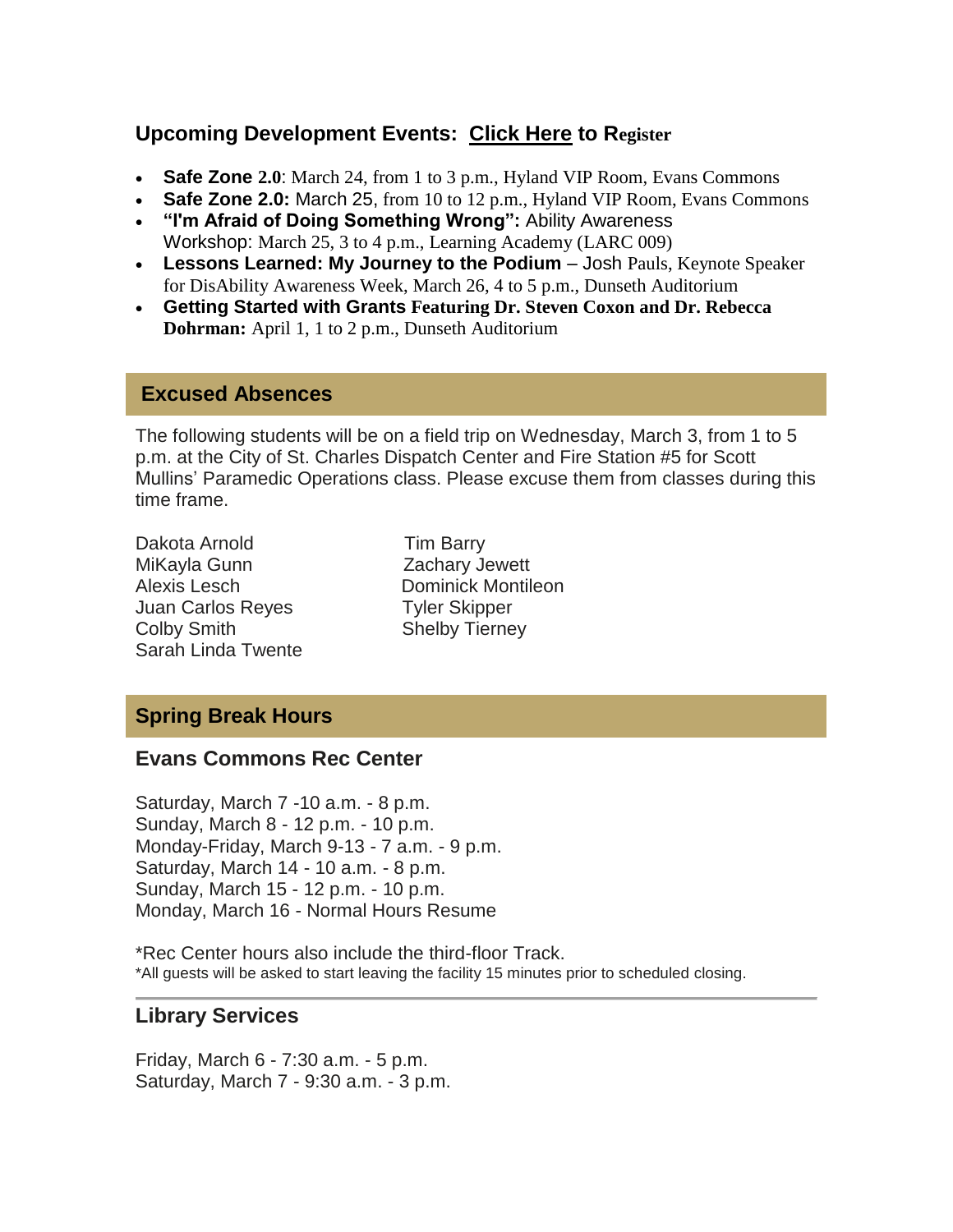Sunday, March 8 -2 p.m. - 8 p.m. Monday, March 9 - Thursday March 12 - 7:30 a.m. - 6 p.m. Friday, March 13 - 7:30 a.m. - 5 p.m. Saturday, March 14 - 9:30 a.m. - 3 p.m. Sunday, March 15 - 2 p.m. - 12 a.m.

#### **Applications and Nominations**

#### **President Ambassador**

If you have students (in good academic and social standing) you would like to recommend for President's Ambassador, please have them fill out [this](https://hes32-ctp.trendmicro.com/wis/clicktime/v1/query?url=https%3a%2f%2fcustapp.marketvolt.com%2flink%2fz4FFTGCgPh%3fCM%3d1472190125%26X%3d70525052&umid=4b35638a-cea9-45ac-b489-3e4505ef875f&auth=bc7ac43e330fa629f0cfb11786c85e83c10d06b8-ee4dbcfcfcabe631167b3325eaaf8eac55ec7cea)  [application](https://hes32-ctp.trendmicro.com/wis/clicktime/v1/query?url=https%3a%2f%2fcustapp.marketvolt.com%2flink%2fz4FFTGCgPh%3fCM%3d1472190125%26X%3d70525052&umid=4b35638a-cea9-45ac-b489-3e4505ef875f&auth=bc7ac43e330fa629f0cfb11786c85e83c10d06b8-ee4dbcfcfcabe631167b3325eaaf8eac55ec7cea) and return to [Nicole Sullivan](mailto:nsullivan@lindenwood.edu) or office 325 in the LARC on or before Friday, March 20, 2020.

#### **Alumni Award Nominations**

Students, staff, faculty, and alumni are invited to [nominate](https://hes32-ctp.trendmicro.com/wis/clicktime/v1/query?url=https%3a%2f%2fcustapp.marketvolt.com%2flink%2fFabgLePMx7%3fCM%3d1472190125%26X%3d70525052&umid=4b35638a-cea9-45ac-b489-3e4505ef875f&auth=bc7ac43e330fa629f0cfb11786c85e83c10d06b8-c7607507f0ca8d492b0bd0551b1373d076434fee) alumni for the Alumni Merit Award, Alumni Service Award, or Young Alumni Award. The deadline to nominate an alumnus is April 30. Please contact Alumni Director [Rachael Heuermann](mailto:rheuermann@lindenwood.edu) with questions.

#### **Upcoming Events and Deadlines**

- March 3 [Band and Orchestra Concert,](https://hes32-ctp.trendmicro.com/wis/clicktime/v1/query?url=https%3a%2f%2fcustapp.marketvolt.com%2flink%2fqfIRhwoXFg%3fCM%3d1472190125%26X%3d70525052&umid=4b35638a-cea9-45ac-b489-3e4505ef875f&auth=bc7ac43e330fa629f0cfb11786c85e83c10d06b8-f0957bbd8d095e609da2cb90550479a2ea8f2508) 7:30 p.m., Lindenwood Theater
- March 3 SLU Law School Information Session, 3-4 p.m., LARC 003
- March 6 Dissertation Defense Title: A Mixed Methods Study of Educators' Perceptions and Comfort Levels of Professional Learning in a Blended Model, Student: Gina Hartman, Dissertation Chair: Dr. Robyne Elder, 11 a.m., Roemer Hall 223
- March 16 [Faculty Colloquium Speaker Series Spring I,](https://hes32-ctp.trendmicro.com/wis/clicktime/v1/query?url=https%3a%2f%2fcustapp.marketvolt.com%2flink%2fmnZvGK3saw%3fCM%3d1472190125%26X%3d70525052&umid=4b35638a-cea9-45ac-b489-3e4505ef875f&auth=bc7ac43e330fa629f0cfb11786c85e83c10d06b8-b63fc928a67571ec8c60158526bca0a00d760468) 2:30-4 p.m., LARC Theater (room 343)